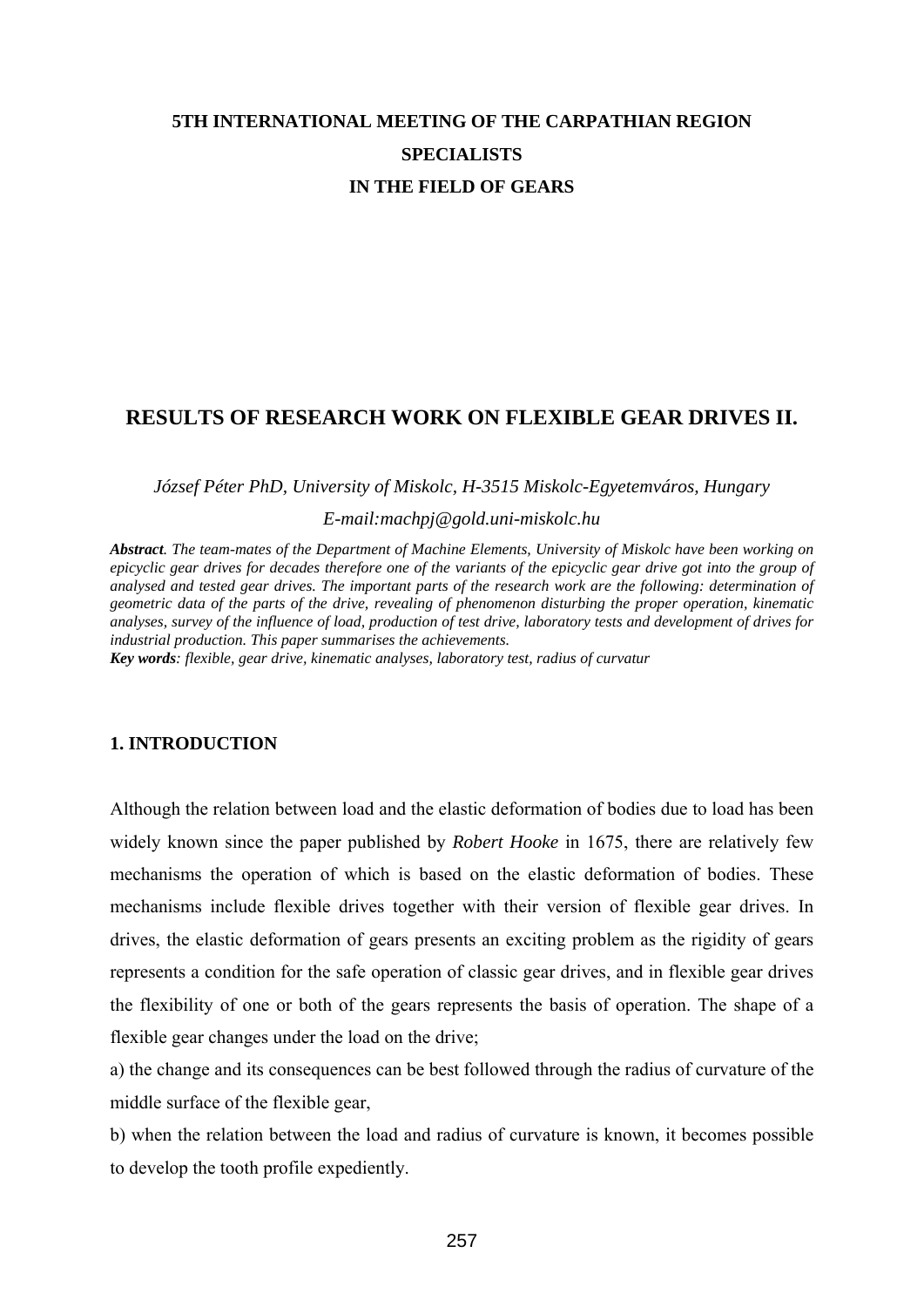#### **2. A SPECIAL CASE OF GEAR ENGAGEMENT**

#### **2.1. Parts of the flexible gear drive**

The basic elements of flexible gear drives are the flexible gear, the rigid gear and the wave generator. The flexible gear is a thin-walled cylinder, its middle surface being mostly a right cylinder with radius  $r_0$ . The teeth are located in the direction of the *a* generatrix of the cylinder.



*Fig. 1. Middle surface and teeth of a flexible gear a) Cup type flexible gear, b) Ring type flexible gear* 

The teeth of the flexible gear remain in the direction of the generatrix also of the gear deformed into an oval shape by the generator; in a cup type flexible gear they are slant as related to the gear axis (*Fig. 1.a)*), and the teeth of the ring type flexible gear are parallel to the gear axis (*Fig. 1.b)*).

#### **2.2. Flexible gear** (*Fig. 2.*)

Plane *Y<sub>g</sub>Z<sub>g</sub>* of the generator cuts the mean circle with radius  $r_0$  out of the middle cylinder. *A* is a random point of the mean circle, and its angular coordinate is  $\varphi_2^g$ . After slipping the generator into the flexible gear, point *A* moves point *A'*, the corresponding radial displacement is  $w = w(\varphi_2^g)$ , the tangential displacement is  $v = v(\varphi_2^g)$ , and  $\vartheta = \vartheta(\varphi_2^g)$  is the angular displacement of the normal  $f_2$ . The radius of curvature belonging to point *A'* is  $\rho = \rho(\varphi_2^g)$ , the location of the centre of the osculatory circle on the evolute *e* of the deformed centre line is  $O_2^P$ . The change in the tooth profile of the flexible gear due to load is within the profile error in the range of the working depth of the tooth, that is the teeth can be regarded as rigid. The symmetry axis of a random tooth is the normal  $f_2$  of the centre line. When the flexible gear rotates against the generator, the momentary point of rotation of the tooth is point  $O_2^P$ . As the bending rigidity of a flexible gear changes along the circumference because of the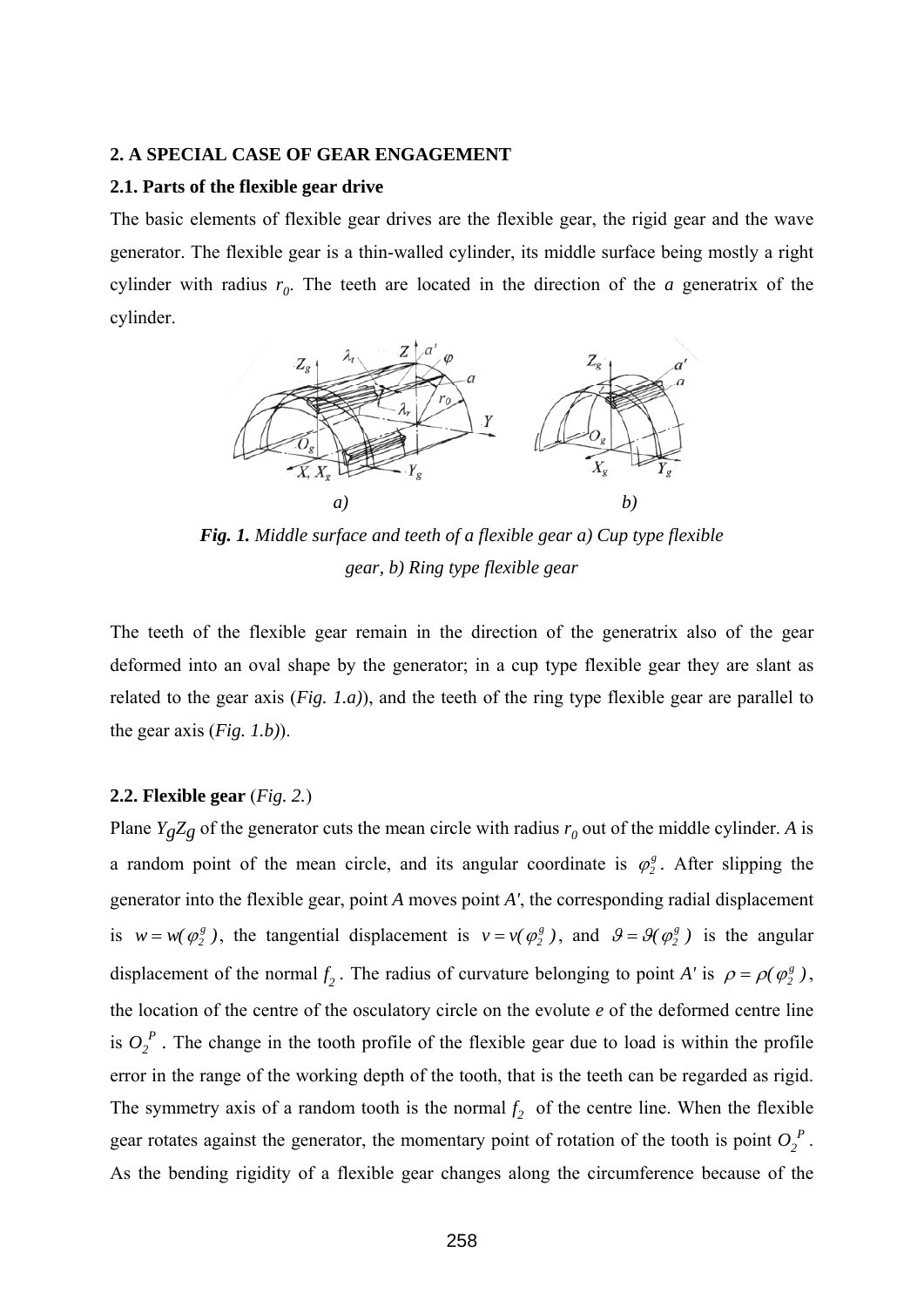teeth and the tooth spaces, the flexible gear is similar to an endless chain, the teeth can be regarded as rigid, and the flexible spaces between the teeth correspond to the chain pivots.

# **2.3. Meshing of tooth pairs** (*Fig. 3.*)

In a general case *the meshing of tooth pairs can be reduced to the meshing of an internal and an external gear.* 





*Fig. 2. Centre line of a flexible gear Fig. 3. Meshing of a tooth pair* 

*The axes of the gears are out-of-line, the angle of axis deflection and the axle base change according to the rotation of the gear tooth pair against the generator*. If the teeth of a flexible gear are parallel to the gear axis (or the slantness of the teeth is ignored), *the meshing of the tooth pair can be reduced to the engagement of a "pair of wheels" with changing centre distance and changing transmission ratio.* The momentary centre distance is the distance between the point of rotation  $O_3$  and the momentary point of rotation  $O_2^P$ . The momentary pole of meshing is  $P^P$ . The momentary transmission ratio is

$$
i_{23}^g = P^p O_3 / P^p O_2^p \tag{1}
$$

The location of the momentary point of rotation  $O_2^P$  as related to point *A'* of the deformed centre line is determined by the *radius of curvature*  $\rho = \rho(\varphi_2^g)$  on the symmetry axis  $f_2$  of the tooth.



*Fig. 4. Forces and moments acting on a flexible gear*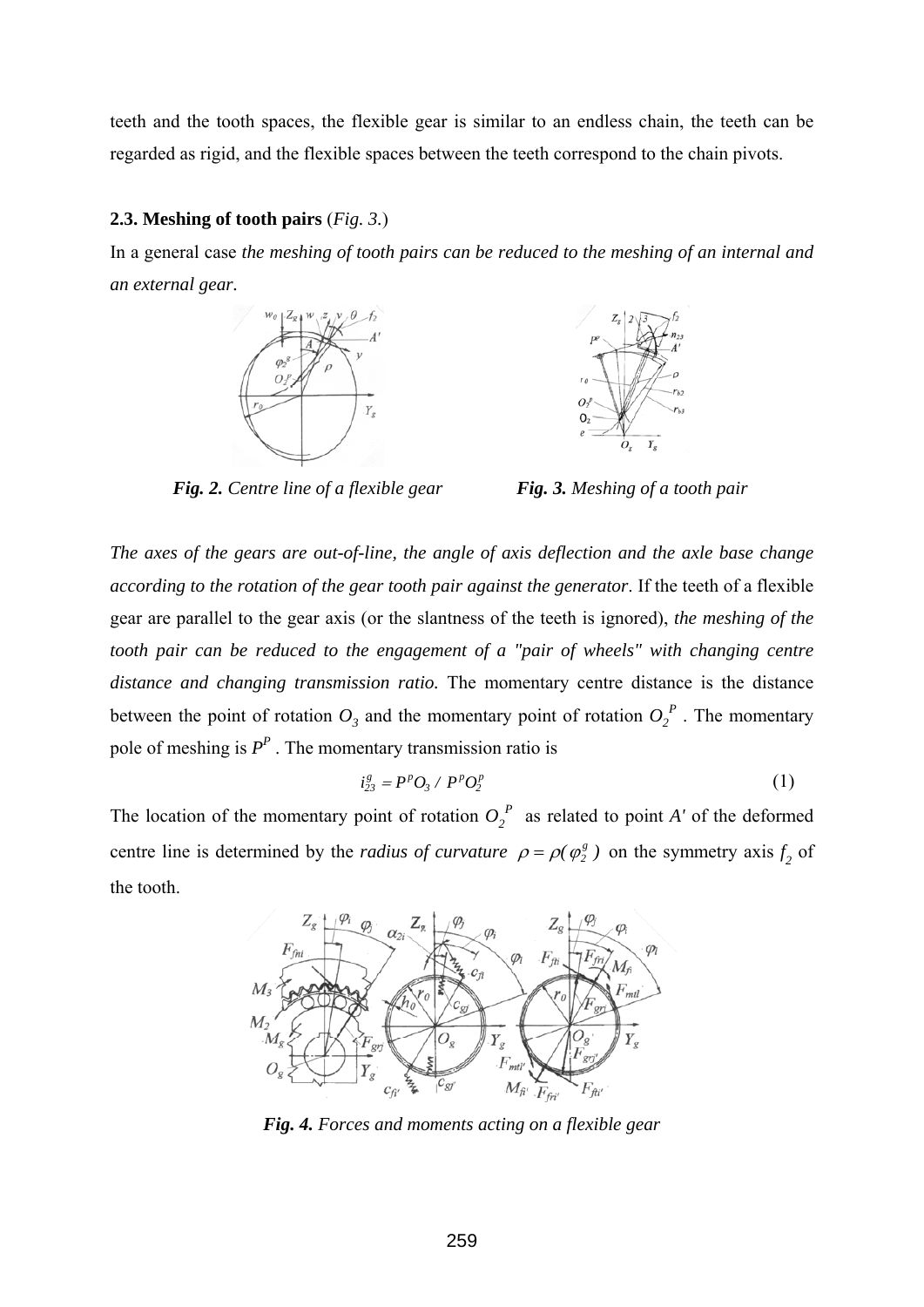

*Fig. 5. Calculated values. a) and b) tangentional tooth load, c) and d) radial generator load, e) and f) radius of curvature. a), c) and d) wave gear drive. b), d) and f) wave gear coupling.*   $w_0/m = 1, 1, m = 1$  mm,  $r_0 = 97, 1$  mm,  $h_e = 3, 7$  mm,  $b_e = 80$  mm,  $M_2 = 600$  Nm

# **3. CALCULATION OF THE RADIUS OF CURVATURE**

# **3.1. Forces and moments acting on a flexible gear** *(Fig. 4.)*

In one half of the flexible gear there are  $\sigma$  number of tooth pairs of mesh, with coordinate  $\varphi_i$  is acted on by force  $F_{\text{fni}}$ . The flexible gear is supported by rollers with number  $p$ , or a gear deformed into a polygonal shape is supported by the disc under teeth with number *p* , and the supporting force  $F_{gij}$  has a coordinate  $\varphi_i$ . Moment  $M_2/2$  is replaced by forces with number *q* along the circumference of the gear, force  $F_{ml}$  has a coordinate  $\varphi_l$ . In the other half of the gear there are similar forces and moments acting, they are, however, not identical with the former, since it is expedient to choose an odd number of teeth in the gear and of the rollers in the generator. If the generator is a disc type one, the deformation waves are automatically asymmetric.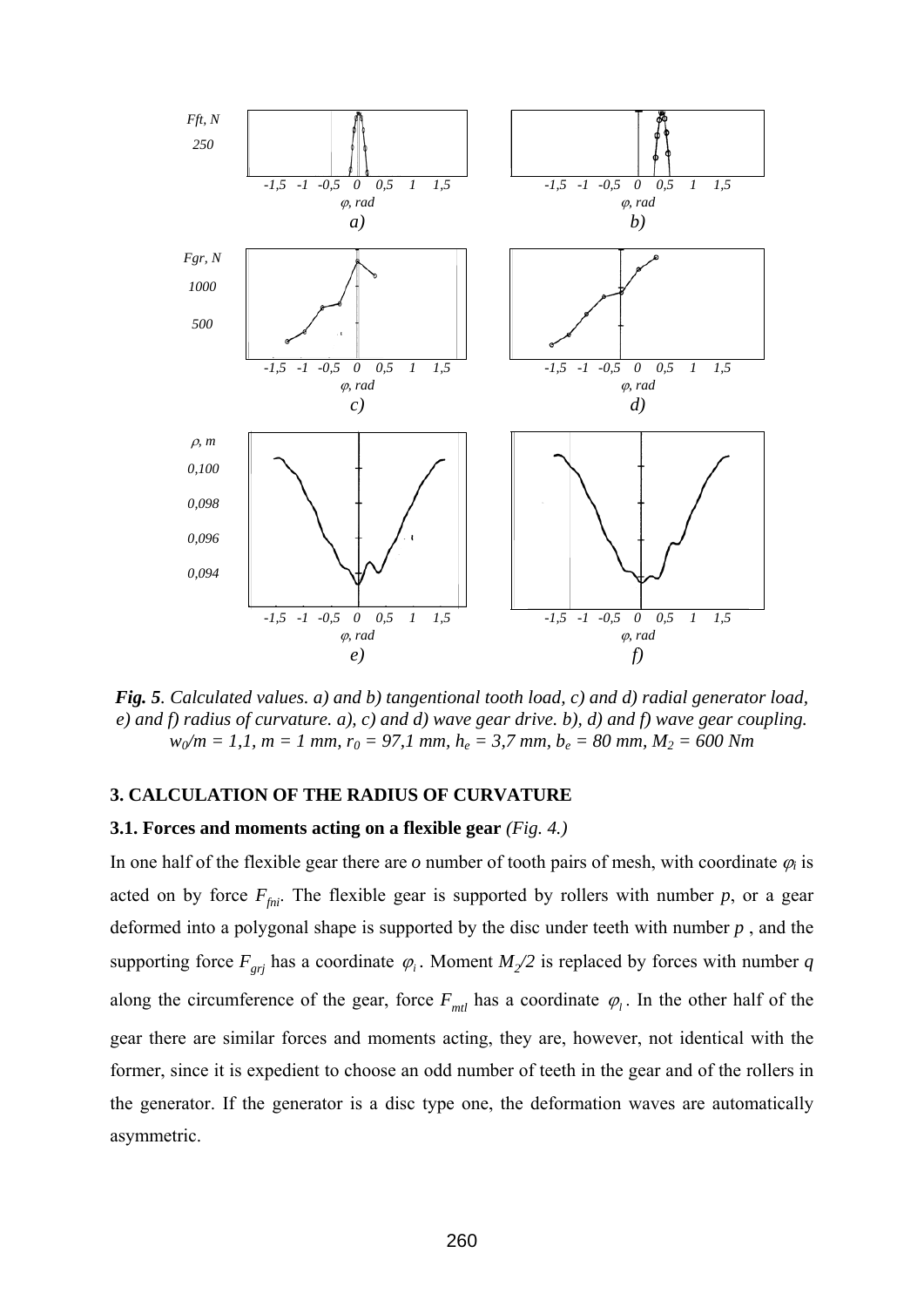#### **3.2. Determination of radius of curvature by calculation** (*Fig. 4*)

The forces and moments along the circumference of the ring can be converted by means of Fourier-series into an equivalent system of force  $(p_{\varphi}, p_{z}, m_{x})$  distributed along the circumference. The radial displacement  $w = w(\varphi)$  of the points in the centre line can be determined by the differential equation

$$
\frac{d^5w}{d\varphi^5} + 2\frac{d^3w}{d\varphi^3} + \frac{dw}{d\varphi} = \frac{r_0^4}{EI_x} \left(\frac{dp_z}{d\varphi} + p_\varphi\right) + r_0^3 \left(\frac{d^2m_x}{d\varphi^2} + m_x\right)
$$
(2)

The relation between the radial displacement of the points of the centre line and the change in the curvature can be given by the expression

$$
\kappa_{\varphi} = -\frac{1}{r_0^2} \left( \frac{d^2 w}{d\varphi^2} + w \right) \tag{3}
$$

The radius of curvature  $\rho = \rho(\varphi)$ , if the change in the radius of curvature  $\kappa_{\varphi} = \kappa_{\varphi}(\varphi)$  is known, can be determined as

$$
\rho(\varphi) = \frac{1}{1/r_0 + \kappa_{\varphi}(\varphi)}
$$
\n(4)

or by the strain gauge  $(\varepsilon_{\varphi} = \varepsilon_{\varphi}(\varphi))$  stuck to the surface of the gear with thickness  $h_{\varphi}$ 

$$
\rho(\varphi) = \frac{1}{1/r_0 + 2\varepsilon_{\varphi}(\varphi)/h_0}
$$
\n<sup>(5)</sup>

#### **4. MEASUREMENT OF THE RADIUS OF CURVATURE**

#### **4.1. Development of the measurement site**

The slow shaft of the drive is acted on by a moment of known magnitude (in the example  $M_2=0$ , 200, 400, 600, 800 Nm), and of constant direction. Depending on the direction of moment *M<sub>2</sub>* and on the direction of rotation of the generator, the drive accelerates or decelerates.

#### **4.2. The measured values**

a) Using the strain gauges stuck parallel with the face of the flexible gear gives  $\rho = \rho(\phi_g^3)$  as the radius of curvature. b) Sticking the strain gauges on the measurement tooth of the ring gear gives tooth load  $F_{23} = F_{23}(\varphi_g^3)$  for determining the location of the meshing zone. c) By the face of the flexible gear, the radial displacement  $w = w(\varphi_g^3)$  against the rigid gear is used for detemining the radial rigidity of the chain of generator - flexible gear - ring type gear.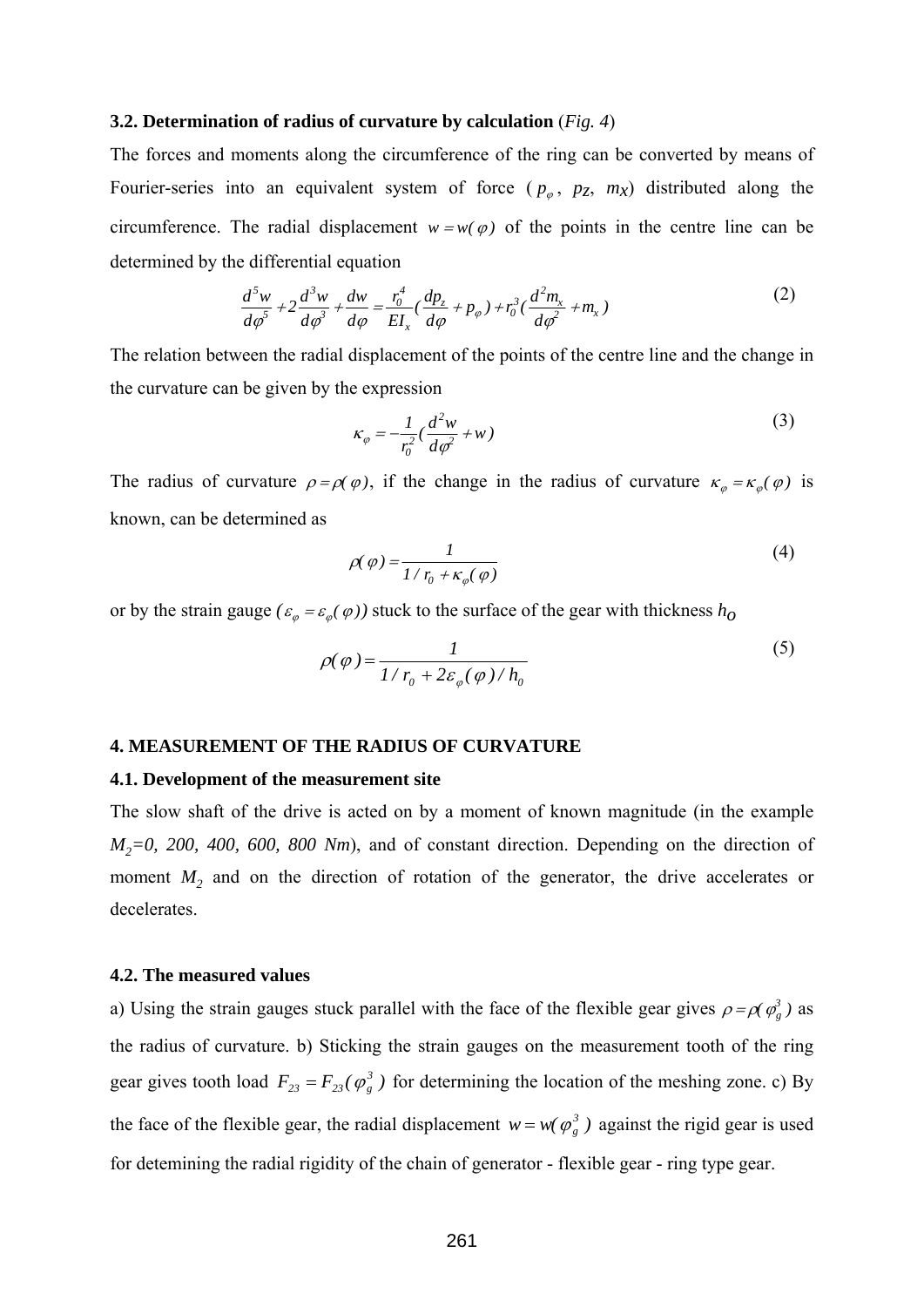

*Fig. 6. Measured values of the radius of curvature. a) Flexible gear coupling. b) and c) Flexible gear drive,*  $w_0/m = 1.1$ *,*  $m = 1$  *mm,*  $r_0 = 97.1$  *mm* 

#### **4.3. Measured value of the radius of curvature** (*Fig. 6*)

The flexible gear *H22,* the ring gears *G1, G2, G3* and the wave generators *T1, T2, T3, B* can be set up in several versions: with flexible gear *H22:* a) rigid gears *G21*and *G22*, *G23* can be used to study the difference between the wave coupling and the flexible gear drive. b) Rigid gears *G22*, *G23* can be used to change the size of the backlash. c) Generators *T1, T2* and *T3* can be used to change the wave size  $(w_0=1.0, 1.1 \text{ és } 1.2 \text{ mm})$ . d) Generators *B* and *T1*, *T2*, *T3* can be used to study the difference between cam and disc generators.

#### **5. CONCLUSIONS**

The radius of curvature will change for identical loads  $M_2$  depending on: a) whether the gear is a flexible gear drive or a wave coupling, b) whether the drive accelerates or decelerates, c) the size of the backlash, d) whether the generator is disc type or cam type, e) the size of the wave of deformation.

#### **REFERENCES**

[1] Péter J.: Fogazott hullámhajtóművek kapcsolódásának vizsgálata. (Investigation of the Engagement of Flexible Gear Drives.) A Nehézipari Műszaki Egyetem Gépészmérnöki Karára benyújtott egyetemi doktori értekezés. Miskolc. 1983. p.1/216.

[2] Péter 1.: Fogaskerék-hullámhajtómű és tengelykapcsoló kapcsolódásának vizsgálata. (Investigation of the Engagement of Flexible Gear Drives and Flexible Gear Coupling) A Tud. Minősítő Bizottsághoz benyújtott és elfogadott kandidátusi értekezés. Miskolc. 1993. p.111.

[3] Péter J.: Differences between Flexible and Epicyclic Gear Drives According to the Gear